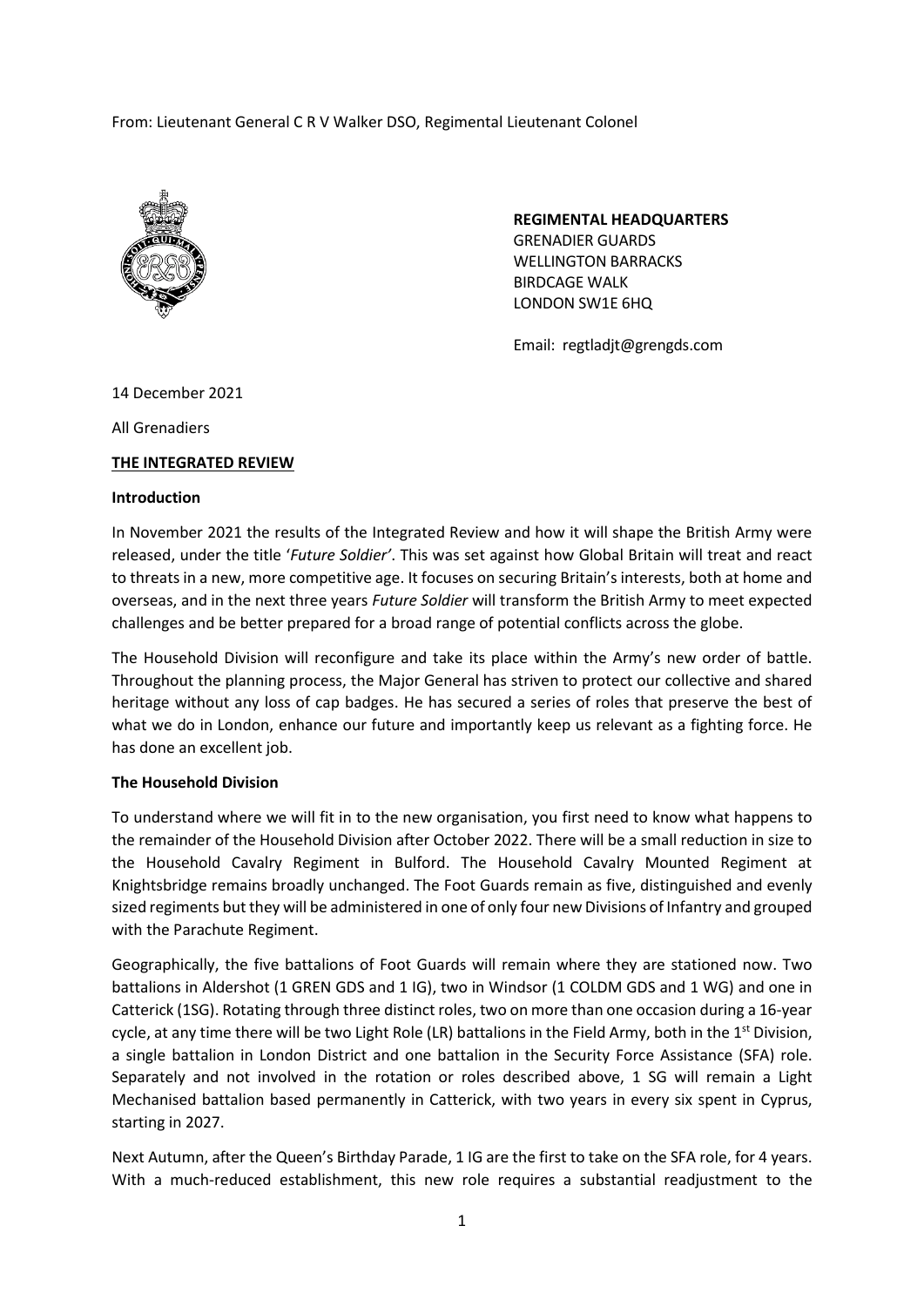battalion's ORBAT although the formation, concurrently, of two Irish Guards Public Duties Incremental Companies (PDICs) will partially compensate. In this new role the battalion will focus on military capacity building around the world. In 2027 they will handover to 1 COLDM GDS.

Familiar to those who served in BAOR, the new lexicon for combined arms brigades is a Brigade Combat Team (BCT) and the two Foot Guards LR battalions will each spend up to four consecutive years at a time within 4 (Light) BCT. The LR and SFA roles in the Field Army will provide many, diverse opportunities, some overseas and offer greater variety for Guardsmen of all ranks to build upon their core soldiering skills.

The commitment of one battalion to State Ceremonial and Public Duties (SCPD) in London (one less than now) will be matched by a reduction in SCPD output, mainly over the Autumn and Winter months, the tempo determined by the Major General and based upon the troops he has available. This commitment will be for two years and the incumbent battalion will be supported by five PDICs, slightly smaller than now, including Nijmegen Company (apart from 2025-26). At varying points in the cycle, all five regiments will find PDICs and I believe this will be a marked improvement with more efficient use of the manpower available. In this 16-year cycle, no battalion will now spend more than 4 years on SCPD, half the time at present. This is good for retention.

Furthermore, the Household Division will be aligned to the 2<sup>nd</sup> Battalion Rangers in Keogh Barracks, Aldershot, so Guardsmen will be able to serve there having passed the aptitude process. The Guards Parachute Platoon remains open to those willing to test themselves on P Company. For those extra Regimentally employed and progressing upwards, rewarding opportunities at Catterick, Harrogate, Brecon and Sandhurst will be unaffected. Also, I expect the steady flow of Grenadiers serving with the United Kingdom's Special Forces to continue. The upshot is there will be much more movement of Grenadiers across all these organisations, offering more variety and giving all ranks opportunity for a more fulfilling and diverse career.

Another key aspect of *Future Soldier* is closer integration between the Regular Army and the Reserves. For the Foot Guards this means a much closer relationship with the London Regiment. The Defence Council, through the Army Board, has directed that the London Regiment be redesignated  $1<sup>st</sup>$  Battalion London Guards and for the four senior regiments of Foot Guards to each raise a Reserve company to serve in the London Guards.

## **The Grenadiers**

As planned, the  $1^{st}$  Battalion leaves London District in February 2022. Following an intense work-up, from June 2022 elements will then deploy on Op SHADER, the UK's support to operations in Iraq for 12 months. Thereafter, for another 18 months or so, the 1<sup>st</sup> Battalion remains in 4 BCT, until early 2025, afterwards returning to London District and more SCPD for a further two years. In 2027 it again returns to the Field Army in the LR. Overall, for the next 9 years this means little significant change in the size or shape of the Regiment until 2030, when the 1<sup>st</sup> Battalion is then forecast to take on the SFA role.

For now, Nijmegen Company remains a PDIC in Wellington Barracks and is still due to be presented with New Colours in 2024, trooping them afterwards on the Queen's Birthday Parade. In 2025 it then moves to Aldershot to be co-located with the 1<sup>st</sup> Battalion for 2 years, still in the SCPD role. When the 1<sup>st</sup> Battalion returns to 4 BCT in 2027, Nijmegen Company will return to Wellington Barracks as a standalone PDIC again.